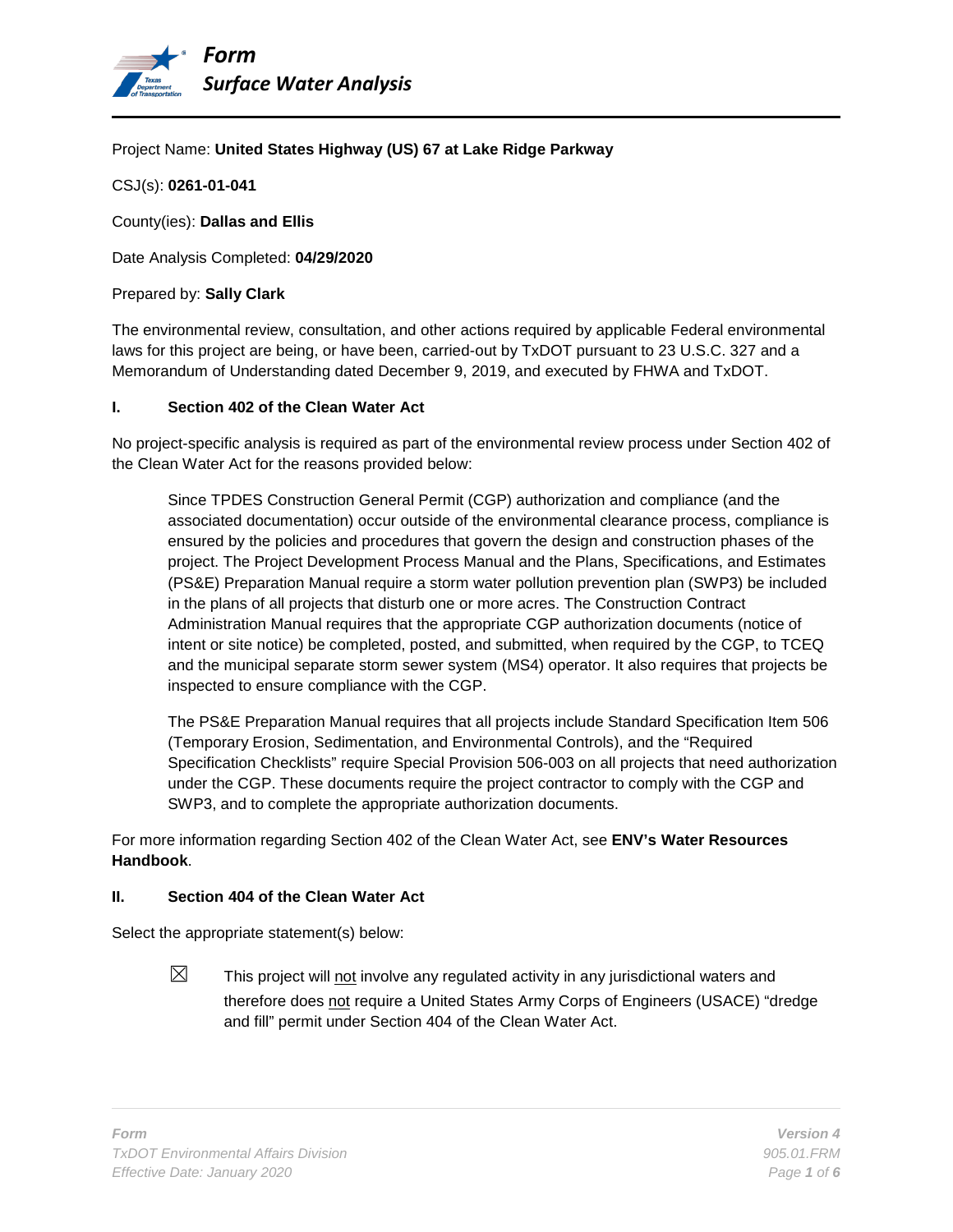

 $\Box$  Some or all regulated activity in jurisdictional waters will be authorized under a nonreporting nationwide permit (i.e., no pre-construction notification required). If this statement applies, indicate which non-reporting nationwide permit(s) will be used below.

Non-reporting NWP no(s): **<enter non-reporting NWP no(s)>**

 $\Box$  Some or all regulated activity in jurisdictional waters cannot be authorized under a nonreporting nationwide permit; therefore, a nationwide permit with pre-construction notification, individual permit, letter of permission, or regional general permit will be required.

For more information regarding Section 404 of the Clean Water Act, see **ENV's Water Resources Handbook**.

### **III. Section 14 of the Rivers and Harbors Act (33 USC 408)**

No project-specific analysis is required as part of the environmental review process under Section 14 of the Rivers and Harbors Act (33 USC 408) ("Section 408") for the reasons provided below:

Any project that involves alterations to, or will temporarily or permanently occupy or use, a USACE federally authorized civil works project (e.g., sea walls, bulkheads, reservoirs, levees, wharfs, or other federal civil works projects, or associated federal land (fee simple) or easements) will require USACE authorization under Section 408 prior to construction of the project. Obtaining any required authorization under Section 408 from the USACE is generally handled by hydraulic and/or design engineers. For any project that requires authorization under both Section 404 and Section 408, the Section 404 authorization cannot be issued until the Section 408 authorization is issued.

For more information regarding Section 408, see **ENV's Water Resources Handbook**.

# **IV. Section 303(d) of the Clean Water Act**

For a CE project, no project-specific analysis is required as part of the environmental review process under Section 303(d) of the Clean Water Act for the reasons provided below:

To date, TCEQ has not identified (through either a total maximum daily load (TMDL) or the review of projects under the TCEQ MOU) a need to implement control measures beyond those required by the construction general permit (CGP) on road construction projects. Therefore, compliance with the project's CGP, along with coordination under the TCEQ MOU for certain transportation projects, collectively meets the need to address impaired waters during the environmental review process. As required by the CGP, the project and associated activities will be implemented, operated, and maintained using best management practices to control the discharge of pollutants from the project site.

For an EA or EIS project, further analysis regarding impaired waters is required under TxDOT's MOU with TCEQ for inclusion in the body of the environmental assessment or environmental impact statement. To do this further analysis, determine whether the project is located within five linear miles (not stream miles) of, is within the watershed of, and drains to, an impaired assessment unit under Section 303(d) of the federal Clean Water Act.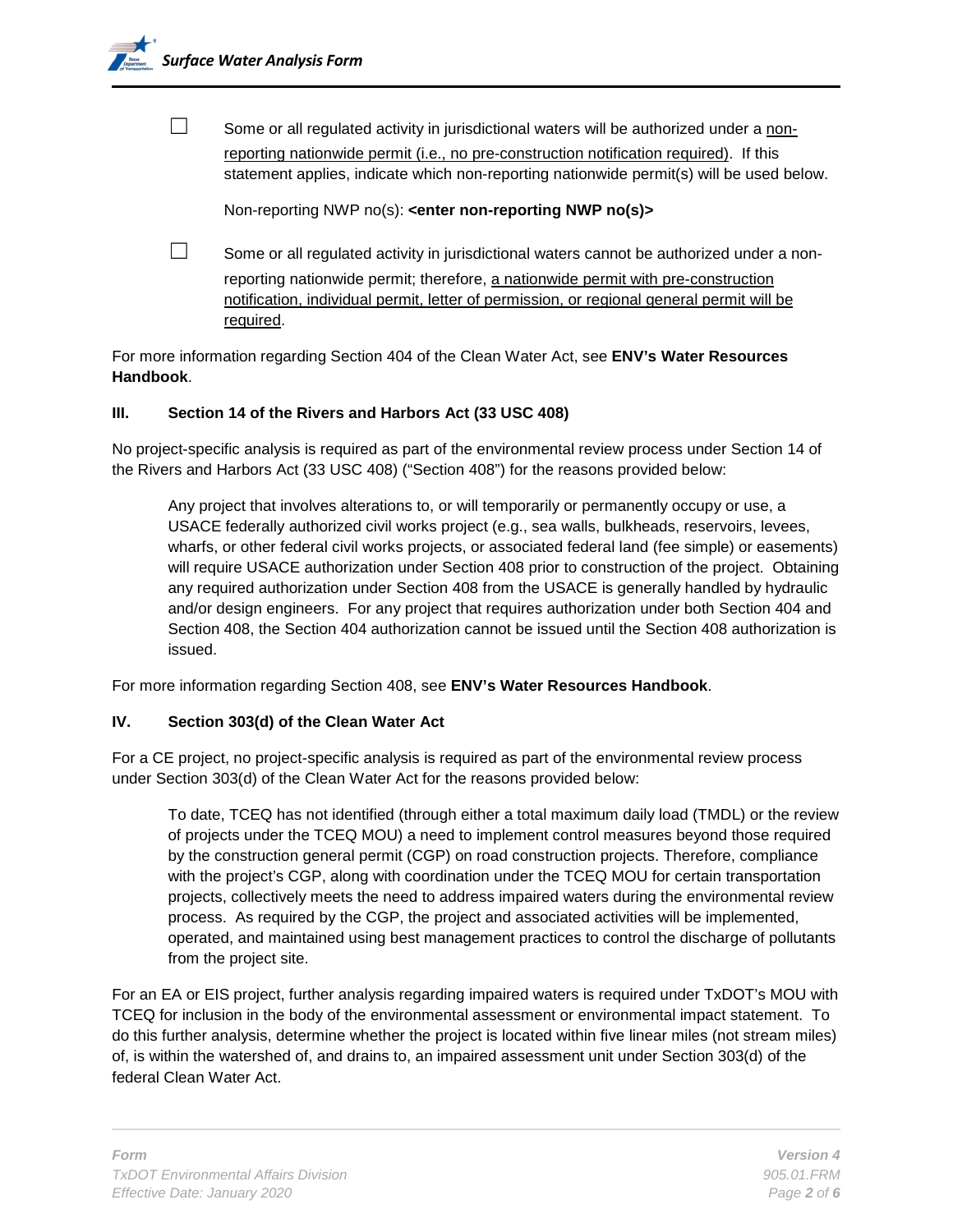For an EA or EIS project only, provide the date of the Section 303(d) list consulted: **2020 Texas Integrated Report – Index of Water Quality Impairments consulted on 04/29/2020**

For an EA or EIS project only, check the appropriate box below:

- $\boxtimes$  This project is not located within five linear miles (not stream miles) of, is not within the watershed of, or does not drain to, an impaired assessment unit under Section 303(d) of the federal Clean Water Act.
	-

 $\Box$  This project is located within five linear miles (not stream miles) of, is within the watershed of, and drains to, an impaired assessment unit under Section 303(d) of the federal Clean Water Act.

For an EA or EIS project only, if the second box is checked, fill-in the table below for any impaired assessment units within five miles of the project and within the same watershed as the project:

| Watershed               | Segment name            | <b>Segment number</b>   | <b>Assessment unit</b><br>number |
|-------------------------|-------------------------|-------------------------|----------------------------------|
| <enter text=""></enter> | <enter text=""></enter> | <enter text=""></enter> | <enter text=""></enter>          |
| <enter text=""></enter> | <enter text=""></enter> | <enter text=""></enter> | <enter text=""></enter>          |
| <enter text=""></enter> | <enter text=""></enter> | <enter text=""></enter> | <enter text=""></enter>          |
| <enter text=""></enter> | <enter text=""></enter> | <enter text=""></enter> | <enter text=""></enter>          |
| <enter text=""></enter> | <enter text=""></enter> | <enter text=""></enter> | <enter text=""></enter>          |
| <enter text=""></enter> | <enter text=""></enter> | <enter text=""></enter> | <enter text=""></enter>          |

For more information regarding Section 303(d) of the Clean Water Act, see **ENV's Water Resources Handbook**.

# **V. General Bridge Act/Section 9 of the Rivers and Harbors Act**

Select the appropriate statement below:

- $\boxtimes$  This project will not require a permit, bridge lighting authorization, or exemption from the United States Coast Guard under Section 9 of the Rivers and Harbors Act, which outlines the requirements for approval to construct dams, dikes, bridges, or causeways in or over a navigable waterway.
- $\Box$  This project will require a permit, bridge lighting authorization, or exemption from the United States Coast Guard under Section 9 of the Rivers and Harbors Act, which outlines the requirements for approval to construct dams, dikes, bridges, or causeways in or over a navigable waterway.

For more information regarding the General Bridge Act/Section 9 of the Rivers and Harbors Act, see **ENV's Water Resources Handbook**.

# **VI. Section 10 of the Rivers and Harbors Act**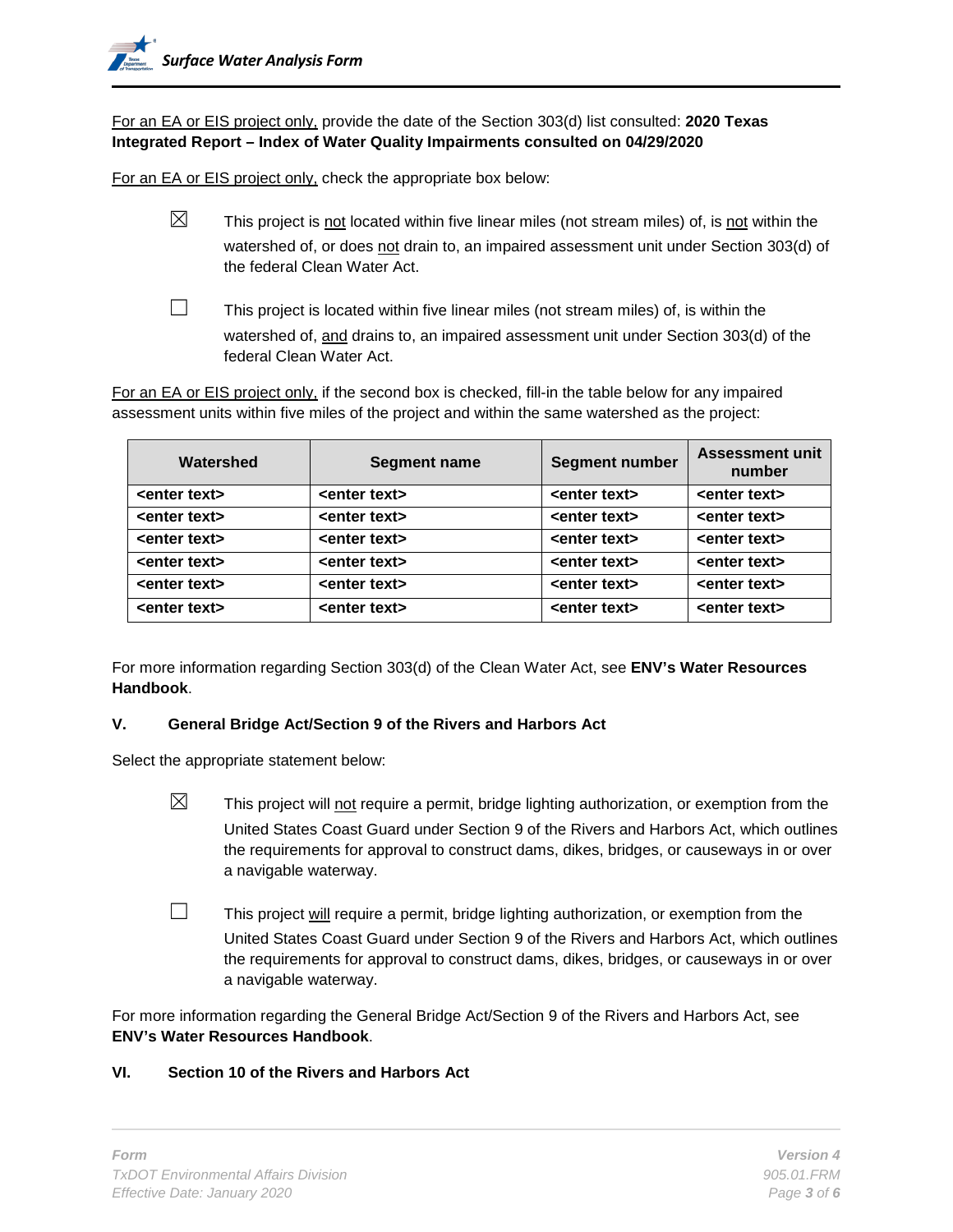Select the appropriate statement(s) below:

- $\boxtimes$  This project does not require authorization from the USACE under Section 10 of the Rivers and Harbors Act, which outlines the requirements for approval to construct smaller structures in a navigable waterway.
- $\Box$  This project does require authorization from the USACE under Section 10 of the Rivers and Harbors Act. Some or all regulated activity in a navigable waterway will be authorized under a non-reporting nationwide permit (i.e., no pre-construction notification required). If this statement applies, indicate which non-reporting nationwide permit(s) will be used below.

Non-reporting NWP no(s): **<enter number or numbers of any non-reporting NWPs used>**

□ This project does require authorization from the USACE under Section 10 of the Rivers and Harbors Act. Some or all regulated activity in a navigable waterway cannot be authorized under a non-reporting nationwide permit; therefore, a nationwide permit with pre-construction notification, individual permit, letter of permission, regional general permit, or individual Section 10 permit will be required.

For more information regarding Section 10 of the Rivers and Harbors Act, see **ENV's Water Resources Handbook**.

### **VII. Section 401 of the Clean Water Act**

No project-specific analysis is required as part of the surface water analysis under Section 401 of the Clean Water Act for the reasons provided below:

For a project that will use a NWP under Section 404 or Section 10, regardless of whether the NWP is non-reporting (i.e., assumed) or reporting (i.e., requires submittal of a PCN), TxDOT complies with Section 401 of the Clean Water Act by implementing TCEQ's conditions for NWPs. For projects that require authorization under Section 404 or Section 10 beyond a NWP, TxDOT complies with Section 401 of the Clean Water Act by including a Tier I or Tier II checklist (depending upon the amount of disturbance/impact) in the individual permit, letter of permission, or regional general permit application that is submitted to the USACE, and then complying with the conditions of the Tier I or Tier II checklist.

For more information regarding Section 401 of the Clean Water Act, see **ENV's Water Resources Handbook**.

### **VIII. Executive Order 11990, Protection of Wetlands**

Select the appropriate statement below:



 $\Box$  This project is not federally funded and therefore is not subject to Executive Order 11990, Protection of Wetlands.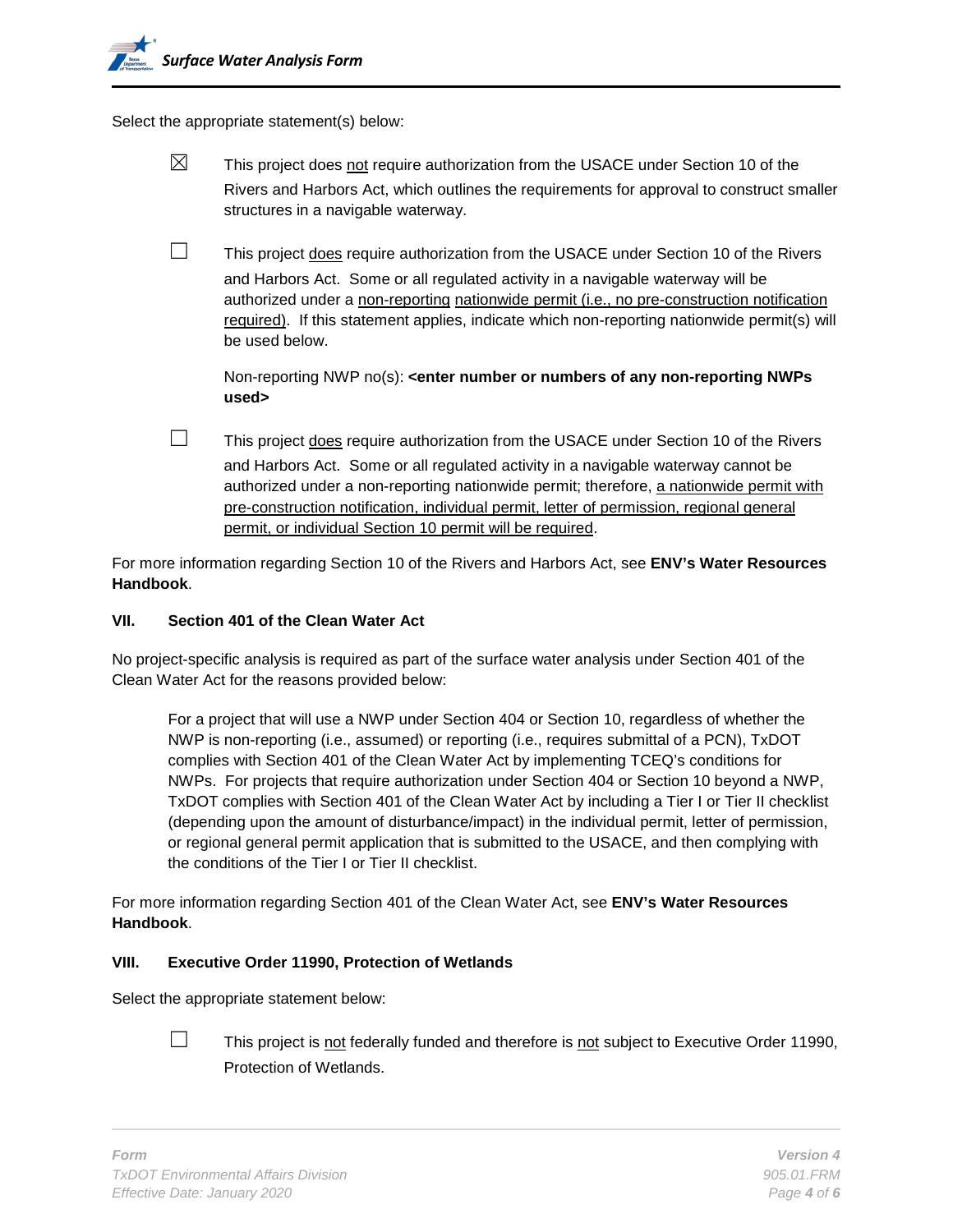- $\boxtimes$  This project is federally funded and therefore is subject to Executive Order 11990, Protection of Wetlands, and will not involve construction in any wetlands.
- $\Box$  This project is federally funded and therefore is subject to Executive Order 11990, Protection of Wetlands, and will involve construction in one or more wetlands. Explanation of how the project will comply with Executive Order 11990 is provided below.

Explanation of why there is no practicable alternative to such construction:

### **<enter explanation, if applicable>**

Explanation of how the project includes all practicable measures to minimize harm to wetlands:

## **<enter explanation, if applicable>**

For more information regarding Executive Order 11990, Protection of Wetlands, see **ENV's Water Resources Handbook**.

## **IX. Executive Order 11988, Floodplain Management**

No project-specific analysis is required as part of the environmental review process under Executive Order 11988, Floodplain Management for the reasons provided below:

The department implements this Executive Order on a programmatic basis through its Hydraulic Design Manual. Design of this project will be conducted in accordance with the department's Hydraulic Design Manual. Adherence to the TxDOT Hydraulic Design Manual ensures that this project will not result in a "significant encroachment" as defined by FHWA's rules implementing Executive Order 11988 at 23 CFR 650.105(q).

For more information regarding Executive Order 11988, Floodplain Management, see **ENV's Water Resources Handbook**.

### **X. Drinking Water Systems**

No project-specific analysis is required as part of the environmental review process for drinking water systems for the reasons provided below:

In accordance with TxDOT's Standard Specifications for Construction and Maintenance of Highways, Streets and Bridges (Item 103, Disposal of Wells), any drinking water wells would need to be properly removed and disposed of during construction of the project.

# **XI. Resources Consulted**

Indicate which resources were consulted/actions were taken to make the surface water determinations recorded in this form (DO NOT ATTACH TO THIS FORM OR UPLOAD TO ECOS ANY RESOURCES CONSULTED – JUST CHECK THE APPROPRIATE BOX(ES)):

☒ Aerial Photography (list dates mm/yyyy): 03/1942, 05/1958, 10/1968, 02/1972, 09/1981, 05/1984, 02/1995, 11/2005, 04/2012, 03/2015, 04/2016, 11/2018 and 06/2019.